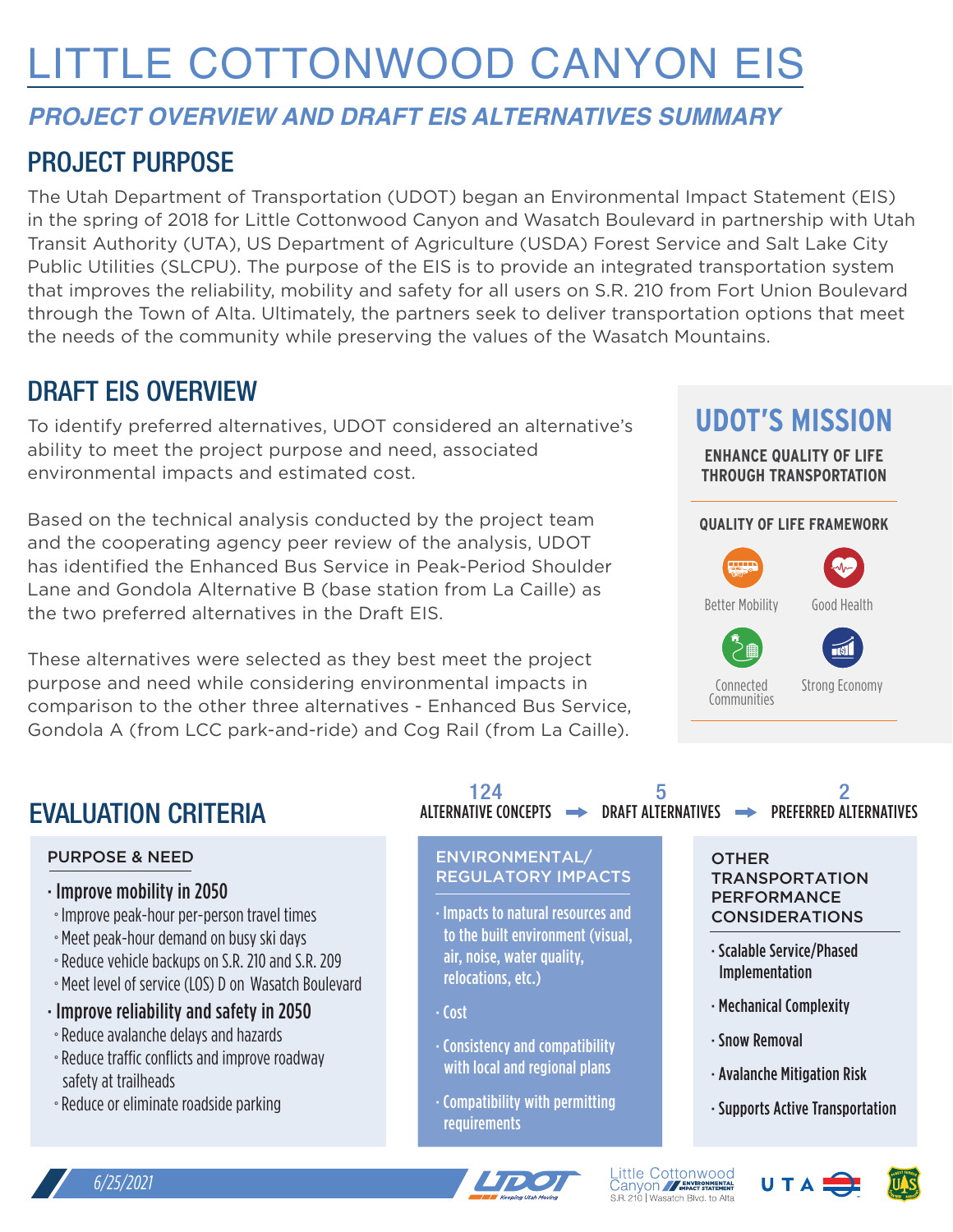|              |                                                                                                                                                                                                                                                                                                                                                                 | <b>Meets Project Purpose and Need</b>                                                                            |                                                                                                   |                          |                                                    |                                        |                                                                                         |                                                 |                                     |                                       |                                    |
|--------------|-----------------------------------------------------------------------------------------------------------------------------------------------------------------------------------------------------------------------------------------------------------------------------------------------------------------------------------------------------------------|------------------------------------------------------------------------------------------------------------------|---------------------------------------------------------------------------------------------------|--------------------------|----------------------------------------------------|----------------------------------------|-----------------------------------------------------------------------------------------|-------------------------------------------------|-------------------------------------|---------------------------------------|------------------------------------|
|              |                                                                                                                                                                                                                                                                                                                                                                 | C.                                                                                                               | <b>Substantially Reduce Vehicle Backup Distance</b><br>from S.R. 209/S.R. 210 Intersection (Feet) |                          | <b>Natural/Built</b><br><b>Environment Impacts</b> |                                        |                                                                                         |                                                 | Costs                               |                                       |                                    |
|              | <b>ALTERNATIVE</b>                                                                                                                                                                                                                                                                                                                                              | <b>Substantially Improve Average</b><br><b>Per Person Travel Time</b><br>(Across all travel modes for each user) | 2003<br><b>On S.R. 209</b>                                                                        | 20<br><b>On S.R. 210</b> | $\bigcirc$<br><b>Visual</b><br>change              | 学<br>Air quality<br>standards exceeded | $\Rightarrow$<br><b>Impacted noise receptors</b>                                        | W<br><b>Water quality</b><br>standards exceeded | $\Rightarrow$<br><b>Relocations</b> | $\circledast$<br><b>Capital costs</b> | <b>TY</b><br><b>0&amp;M</b> costs  |
|              | <b>No-Action Alternative</b>                                                                                                                                                                                                                                                                                                                                    | $80 - 85$ MIN                                                                                                    | 6,700                                                                                             | 13,000                   | <b>None</b>                                        | <b>No</b>                              | 173                                                                                     | <b>No</b>                                       | $\boldsymbol{0}$                    | $\overline{\phantom{a}}$              | $\mathcal{L}_{\mathcal{A}}$        |
|              | $\boxed{\blacksquare} \textcolor{blue}{\lozenge}$<br><b>ENHANCED BUS</b><br>NO ADDITIONAL ROADWAY<br><b>CAPACITY IN LCC</b>                                                                                                                                                                                                                                     | 46<br><b>MIN</b>                                                                                                 | 1,275                                                                                             | 4,300                    | Low                                                | <b>No</b>                              | 17 <sub>3</sub><br>57<br>÷.<br>No-action<br>Alternative<br>noise impact<br>baseline     | <b>No</b>                                       | (already<br>acquired)               | \$355M                                | \$14 M<br>Winter                   |
| d Alte       | $\Box$<br> P <br>$\vert$ //iN $\vert$<br><b>ENHANCED BUS</b><br>WITH ROADWAY WIDENING FOR<br>PEAK-PERIOD (SHOULDER LANE) IN LCC                                                                                                                                                                                                                                 | $\frac{37}{MN}$                                                                                                  | 350                                                                                               | 3,050                    | <b>Medium</b>                                      | <b>No</b>                              | 173<br>60<br>÷.<br>No-action<br>Alternative<br>baseline noise impact                    | <b>No</b>                                       | <b>A</b><br>(already<br>acquired)   | \$510 M                               | <b>\$11 M</b><br>Winter            |
|              | $ \mathbf{\widetilde{\omega}} $ $\mathbf{\Omega} \mathbf{\Theta} $<br><b>GONDOLA A (FROM LCC PARK-AND-RIDE)</b><br>WITH BUS FROM MOBILITY HUBS<br>NO ADDITIONAL ROADWAY CAPACITY IN LCC                                                                                                                                                                         | 46<br><b>MIN</b>                                                                                                 | 350                                                                                               | 3,050                    | <b>High</b>                                        | <b>No</b>                              | 17 <sub>3</sub><br>57<br>÷<br>Alternative<br>No-action<br>noise impact<br>baseline      | N <sub>o</sub>                                  | (already<br>acquired)               | \$561M                                | \$9.5M<br>Winter<br>\$5M<br>Summer |
| d Alternativ | 600<br><b>GONDOLA B (FROM LA CAILLE)</b><br>WITH BUS FROM MOBILITY HUBS<br>NO ADDITIONAL ROADWAY CAPACITY IN LCC                                                                                                                                                                                                                                                | <b>43 MIN</b><br>Driving to base station<br><b>45<sub>MIN</sub></b><br>Bus to base station                       | 350                                                                                               | 3,050                    | <b>High</b>                                        | <b>No</b>                              | 173<br>$+ 57$<br>Alternative<br>No-action<br>baseline noise impact                      | <b>No</b>                                       | (already<br>acquired)               | \$592M                                | \$7.6M<br>Winter<br>\$3M<br>Summer |
|              | $\begin{tabular}{ c c c c c } \hline \quad \quad & \quad \quad & \quad \quad & \quad \quad \\ \hline \quad \quad & \quad \quad & \quad \quad & \quad \quad \\ \hline \quad \quad & \quad \quad & \quad \quad & \quad \quad \\ \hline \end{tabular}$<br><b>COG RAIL (FROM LA CAILLE)</b><br>WITH BUS FROM MOBILITY HUBS<br>NO ADDITIONAL ROADWAY CAPACITY IN LCC | <b>43 MIN</b><br>Driving to base station<br><b>45<sub>MIN</sub></b><br>Bus to base station                       | 350                                                                                               | 3,050                    | <b>Medium</b>                                      | <b>No</b>                              | 17 <sub>3</sub><br><b>58</b><br>÷.<br>No-action<br>Alternative<br>baseline noise impact | <b>No</b>                                       | (already<br>acquired)               | \$1.106B                              | \$7M<br>Winter<br>\$2.2M<br>Summer |

# ALTERNATIVE IMPACTS SUMMARY